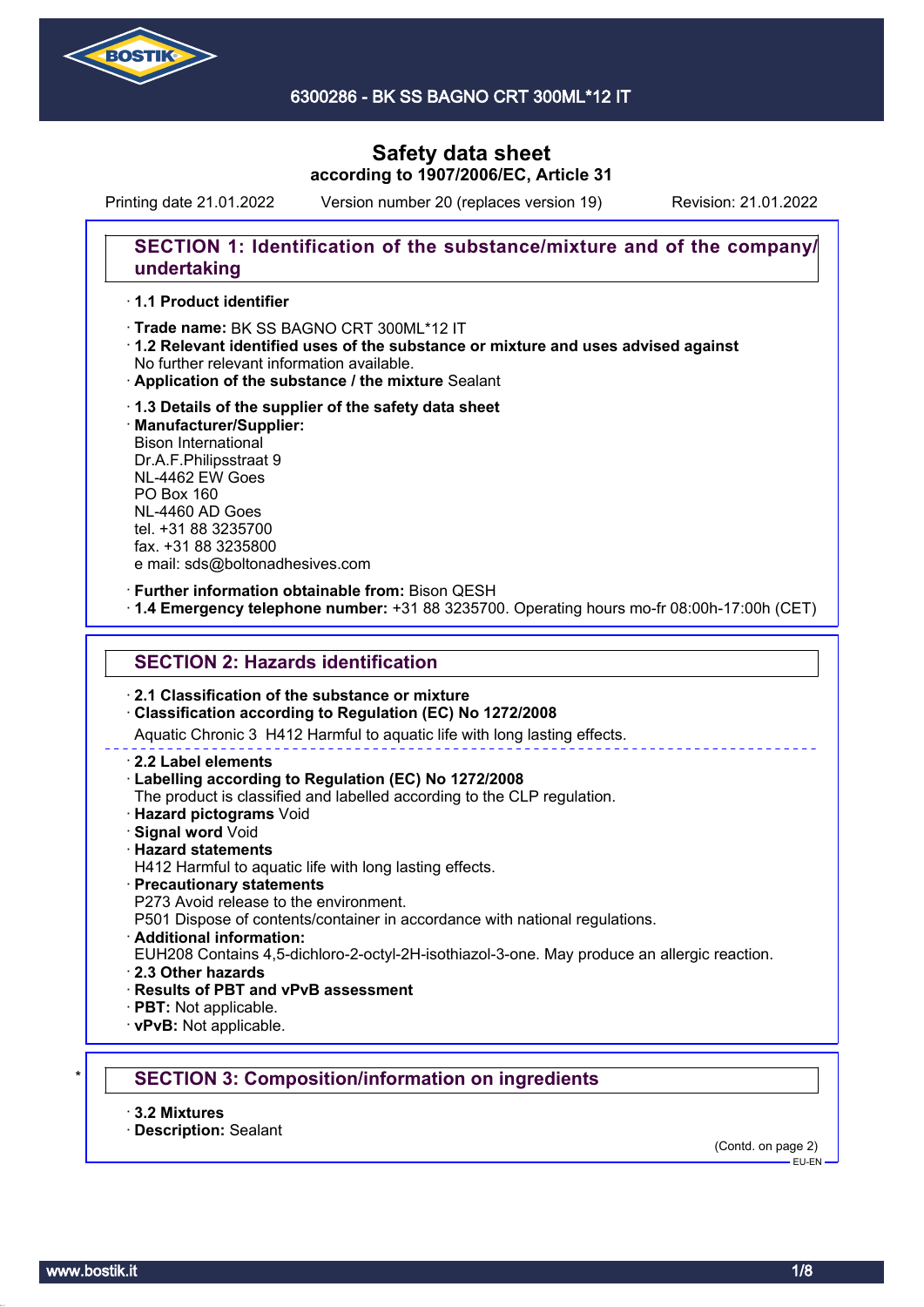

Printing date 21.01.2022 Version number 20 (replaces version 19) Revision: 21.01.2022

### Trade name: BK SS BAGNO CRT 300ML\*12 IT

(Contd. of page 1)

| CAS: 64359-81-5            | 4,5-dichloro-2-octyl-2H-isothiazol-3-one                        | $< 0.03\%$ |
|----------------------------|-----------------------------------------------------------------|------------|
| EINECS: 264-843-8          | Skin Corr. 1B, H314; Aquatic Acute 1, H400;                     |            |
| Index number: 613-335-00-8 | Acute Tox. 4, H302; Skin Sens. 1, H317; STOT SE 3,              |            |
| Reg.nr.: 01-2119822700-58  | H <sub>335</sub>                                                |            |
|                            | Specific concentration limits: Skin Sens. 1; H317: $C \ge 0.03$ |            |
|                            |                                                                 |            |
|                            | Skin Sens. 1A; H317: 0.03 %                                     |            |
|                            | $\leq C$ < 0.03 %                                               |            |
|                            | Skin Sens. 1B; H317: 0.03 %                                     |            |
|                            | $\leq C$ < 0.03 %                                               |            |

## **SECTION 4: First aid measures**

· **4.1 Description of first aid measures**

· **General information:** No special measures required.

· **After inhalation:**

Supply fresh air; consult doctor in case of complaints.

- No special measures required.
- · **After skin contact:** Generally the product does not irritate the skin.
- · **After eye contact:** Rinse opened eye for several minutes under running water.
- After swallowing: If symptoms persist consult doctor.
- · **4.2 Most important symptoms and effects, both acute and delayed** No further relevant information available.
- · **4.3 Indication of any immediate medical attention and special treatment needed** No further relevant information available.

## **SECTION 5: Firefighting measures**

- · **5.1 Extinguishing media**
- · **Suitable extinguishing agents:** Use fire extinguishing methods suitable to surrounding conditions.
- · **5.2 Special hazards arising from the substance or mixture**
- No further relevant information available.
- · **5.3 Advice for firefighters**
- · **Protective equipment:** No special measures required.

## **SECTION 6: Accidental release measures**

· **6.1 Personal precautions, protective equipment and emergency procedures** Not required.

· **6.2 Environmental precautions:** Do not allow product to reach sewage system or any water course. Inform respective authorities in case of seepage into water course or sewage system. Do not allow to enter sewers/ surface or ground water.

· **6.3 Methods and material for containment and cleaning up:**

Send for recovery or disposal in suitable receptacles.

Absorb with liquid-binding material (sand, diatomite, acid binders, universal binders, sawdust).

(Contd. on page 3)  $E = F + F$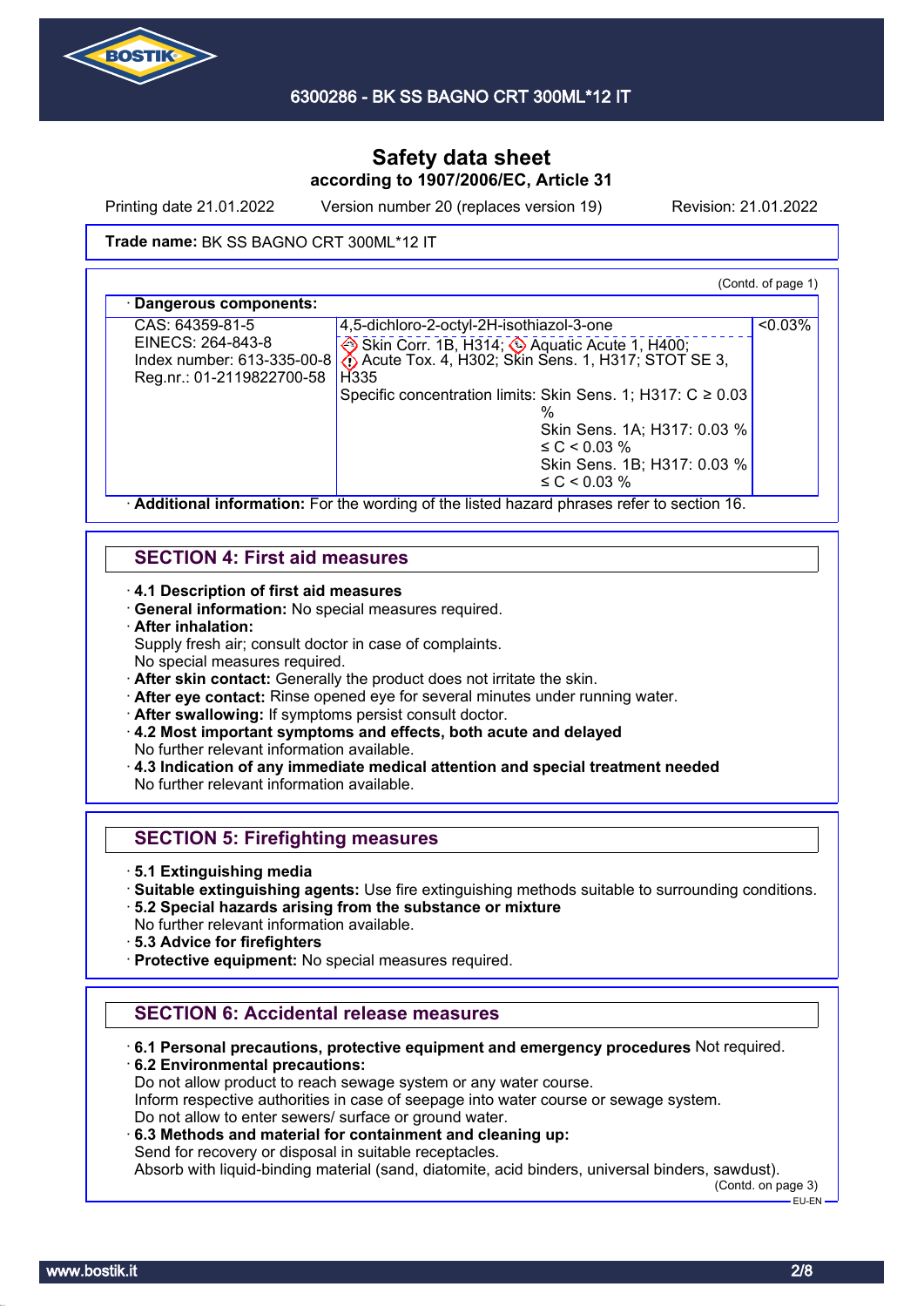

Printing date 21.01.2022 Version number 20 (replaces version 19) Revision: 21.01.2022

(Contd. of page 2)

### Trade name: BK SS BAGNO CRT 300ML\*12 IT

#### · **6.4 Reference to other sections**

See Section 7 for information on safe handling.

See Section 8 for information on personal protection equipment.

See Section 13 for disposal information.

### **SECTION 7: Handling and storage**

· **7.1 Precautions for safe handling** No special precautions are necessary if used correctly. · **Information about fire - and explosion protection:** No special measures required.

· **7.2 Conditions for safe storage, including any incompatibilities**

· **Storage:**

· **Requirements to be met by storerooms and receptacles:** No special requirements.

- · **Information about storage in one common storage facility:** Not required.
- · **Further information about storage conditions:** None.

· **Storage class:** 12

· **7.3 Specific end use(s)** No further relevant information available.

### **SECTION 8: Exposure controls/personal protection**

· **8.1 Control parameters**

· **Ingredients with limit values that require monitoring at the workplace:**

The product does not contain any relevant quantities of materials with critical values that have to be monitored at the workplace.

· **Additional information:** The lists valid during the making were used as basis.

- · **8.2 Exposure controls**
- · **Appropriate engineering controls** No further data; see item 7.
- · **Individual protection measures, such as personal protective equipment**
- · **General protective and hygienic measures:**

The usual precautionary measures are to be adhered to when handling chemicals. Wash hands before breaks and at the end of work.

- · **Respiratory protection:** Not required.
- · **Hand protection**

The glove material has to be impermeable and resistant to the product/ the substance/ the preparation.

Selection of the glove material on consideration of the penetration times, rates of diffusion and the degradation

· **Material of gloves**

Recommended thickness of the material: > 0,12 mm Nitrile rubber, NBR

- · **Penetration time of glove material**
- For the mixture of chemicals mentioned below the penetration time has to be at least 10 minutes (Permeation according to EN 374 Part 3: Level 1).

**Eye/face protection** Goggles recommended during refilling

(Contd. on page 4)

EU-EN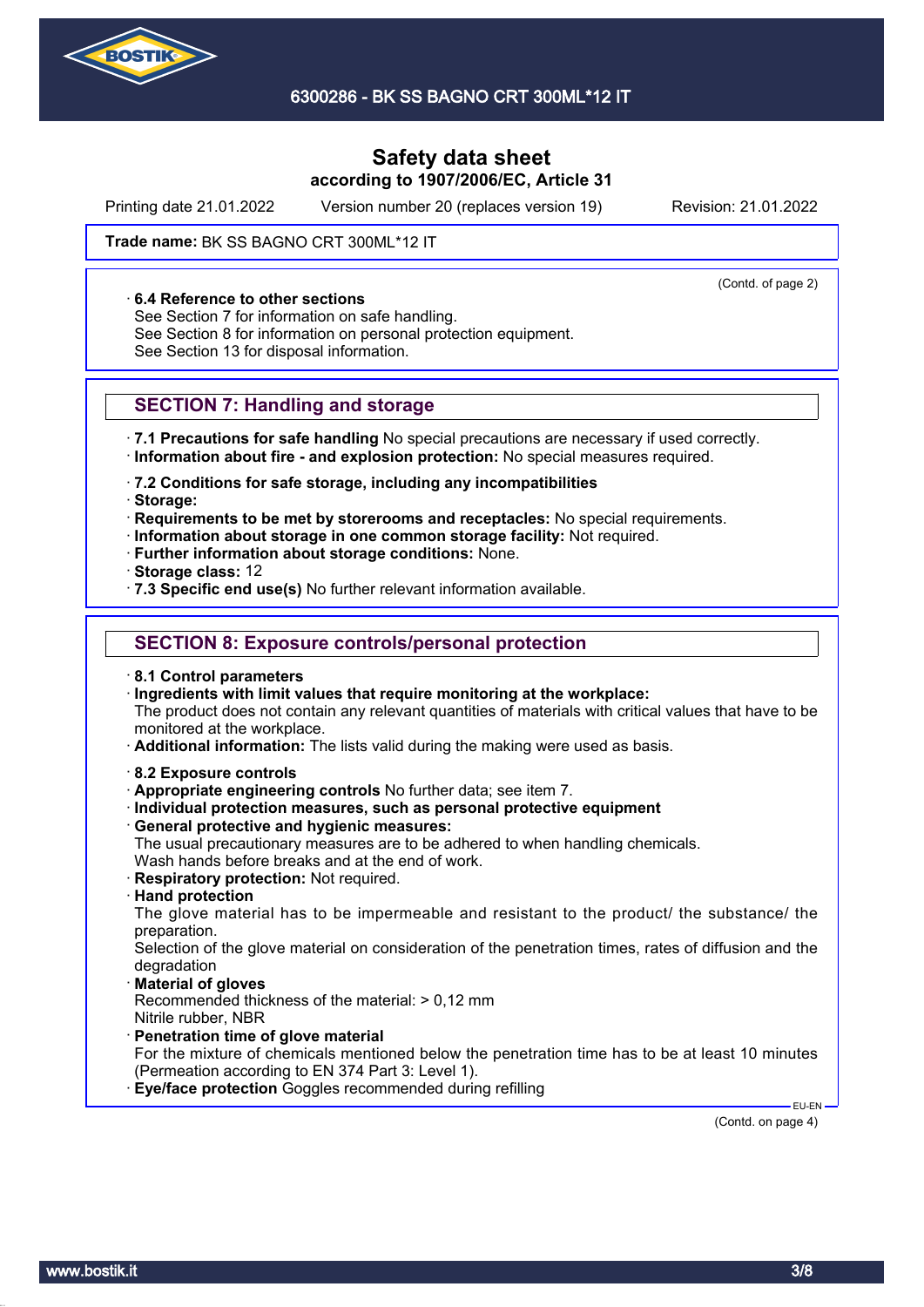

Printing date 21.01.2022 Version number 20 (replaces version 19) Revision: 21.01.2022

Trade name: BK SS BAGNO CRT 300ML\*12 IT

(Contd. of page 3)

| <b>SECTION 9: Physical and chemical properties</b>          |                                                    |
|-------------------------------------------------------------|----------------------------------------------------|
| 9.1 Information on basic physical and chemical properties   |                                                    |
| <b>General Information</b><br>· Physical state              | Fluid                                              |
| · Colour:                                                   |                                                    |
| · Odour:                                                    | According to product specification                 |
| · Odour threshold:                                          | Pungent<br>Not determined.                         |
|                                                             |                                                    |
| · Melting point/freezing point:                             | Undetermined.                                      |
| Boiling point or initial boiling point and<br>boiling range | 2230 °C                                            |
| · Flammability                                              | Not applicable.                                    |
| · Lower and upper explosion limit                           |                                                    |
| · Lower:                                                    | Not determined.                                    |
|                                                             |                                                    |
| · Upper:                                                    | Not determined.                                    |
| · Flash point:                                              | Not applicable.                                    |
| · Auto-ignition temperature:                                | Product is not selfigniting.                       |
| · Decomposition temperature:                                | Not determined.                                    |
| · pH                                                        | Not determined.                                    |
| · Viscosity:                                                |                                                    |
| · Kinematic viscosity                                       | Not determined.                                    |
| Dynamic:                                                    | Not determined.                                    |
| · Solubility                                                |                                                    |
| · water:                                                    | Not miscible or difficult to mix.                  |
| · Partition coefficient n-octanol/water (log                |                                                    |
| value)                                                      | Not determined.                                    |
| · Vapour pressure:                                          | Not determined.                                    |
| · Density and/or relative density                           |                                                    |
| · Density at 20 °C:                                         | $1.04$ g/cm <sup>3</sup>                           |
| · Relative density                                          | Not determined.                                    |
| · Vapour density                                            | Not determined.                                    |
| · 9.2 Other information                                     | All relevant physical data were determined for the |
|                                                             | mixture. All non-determined data are not           |
|                                                             | measurable or not relevant for the                 |
|                                                             | characterization of the mixture.                   |
| · Appearance:                                               |                                                    |
| $\cdot$ Form:                                               | Pasty                                              |
| · Important information on protection of health             |                                                    |
| and environment, and on safety.                             |                                                    |
| Ignition temperature:                                       | >370 °C                                            |
| <b>Explosive properties:</b>                                | Product does not present an explosion hazard.      |
| · Solvent content:                                          |                                                    |
|                                                             | 62.2 %                                             |
| · Solids content:                                           |                                                    |
| Change in condition                                         |                                                    |
| <b>Evaporation rate</b>                                     | Not determined.                                    |
|                                                             |                                                    |
| Information with regard to physical hazard<br>classes       |                                                    |
| <b>Explosives</b>                                           | Void                                               |

EU-EN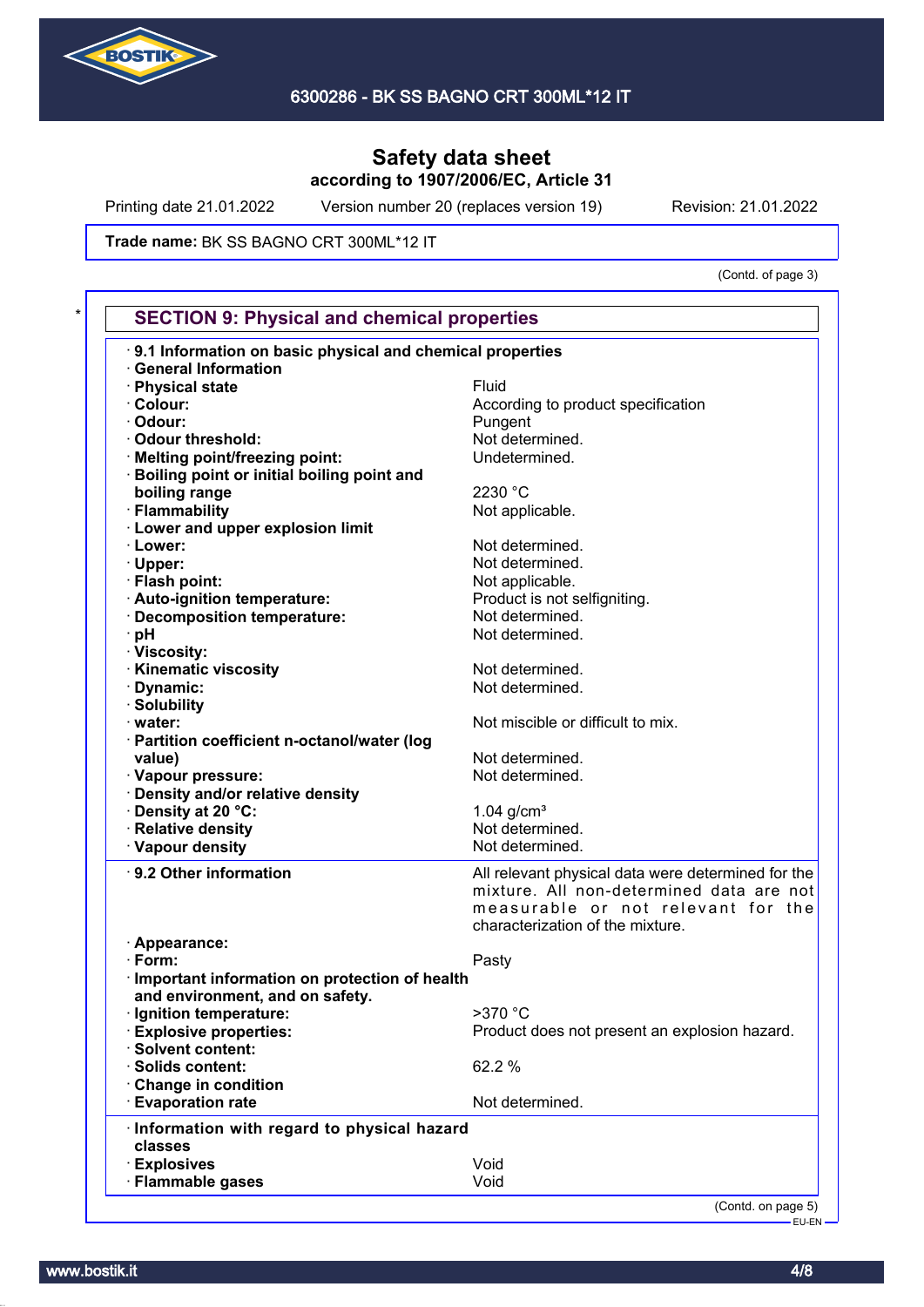

Printing date 21.01.2022 Version number 20 (replaces version 19) Revision: 21.01.2022

#### Trade name: BK SS BAGNO CRT 300ML\*12 IT

|                                              |      | (Contd. of page 4) |
|----------------------------------------------|------|--------------------|
| · Aerosols                                   | Void |                    |
| <b>Oxidising gases</b>                       | Void |                    |
| · Gases under pressure                       | Void |                    |
| · Flammable liquids                          | Void |                    |
| · Flammable solids                           | Void |                    |
| <b>Self-reactive substances and mixtures</b> | Void |                    |
| · Pyrophoric liquids                         | Void |                    |
| · Pyrophoric solids                          | Void |                    |
| · Self-heating substances and mixtures       | Void |                    |
| · Substances and mixtures, which emit        |      |                    |
| flammable gases in contact with water        | Void |                    |
| · Oxidising liquids                          | Void |                    |
| · Oxidising solids                           | Void |                    |
| · Organic peroxides                          | Void |                    |
| Corrosive to metals                          | Void |                    |
| <b>Desensitised explosives</b>               | Void |                    |

### **SECTION 10: Stability and reactivity**

· **10.1 Reactivity** No further relevant information available.

· **10.2 Chemical stability**

· **Thermal decomposition / conditions to be avoided:**

No decomposition if used according to specifications.

- · **10.3 Possibility of hazardous reactions** No dangerous reactions known.
- · **10.4 Conditions to avoid** No further relevant information available.
- · **10.5 Incompatible materials:** No further relevant information available.
- · **10.6 Hazardous decomposition products:** No dangerous decomposition products known.

| $\star$ l |  | <b>SECTION 11: Toxicological information</b> |  |
|-----------|--|----------------------------------------------|--|
|-----------|--|----------------------------------------------|--|

- · **11.1 Information on hazard classes as defined in Regulation (EC) No 1272/2008**
- · **Acute toxicity** Based on available data, the classification criteria are not met.

### · **LD/LC50 values relevant for classification:**

### **64359-81-5 4,5-dichloro-2-octyl-2H-isothiazol-3-one**

Oral LD50 567 mg/kg (ATE)

- Inhalative  $LC50/4$  h 0.16 mg/l (ATE)
- **Skin corrosion/irritation** Based on available data, the classification criteria are not met.
- · **Serious eye damage/irritation** Based on available data, the classification criteria are not met.
- · **Respiratory or skin sensitisation** Based on available data, the classification criteria are not met.
- **Germ cell mutagenicity**
- Not applicable.

Based on available data, the classification criteria are not met.

- · **Carcinogenicity** Based on available data, the classification criteria are not met.
- · **Reproductive toxicity** Based on available data, the classification criteria are not met.
- · **STOT-single exposure** Based on available data, the classification criteria are not met.
- · **STOT-repeated exposure** Based on available data, the classification criteria are not met.
- · **Aspiration hazard** Based on available data, the classification criteria are not met.

(Contd. on page 6) EU-EN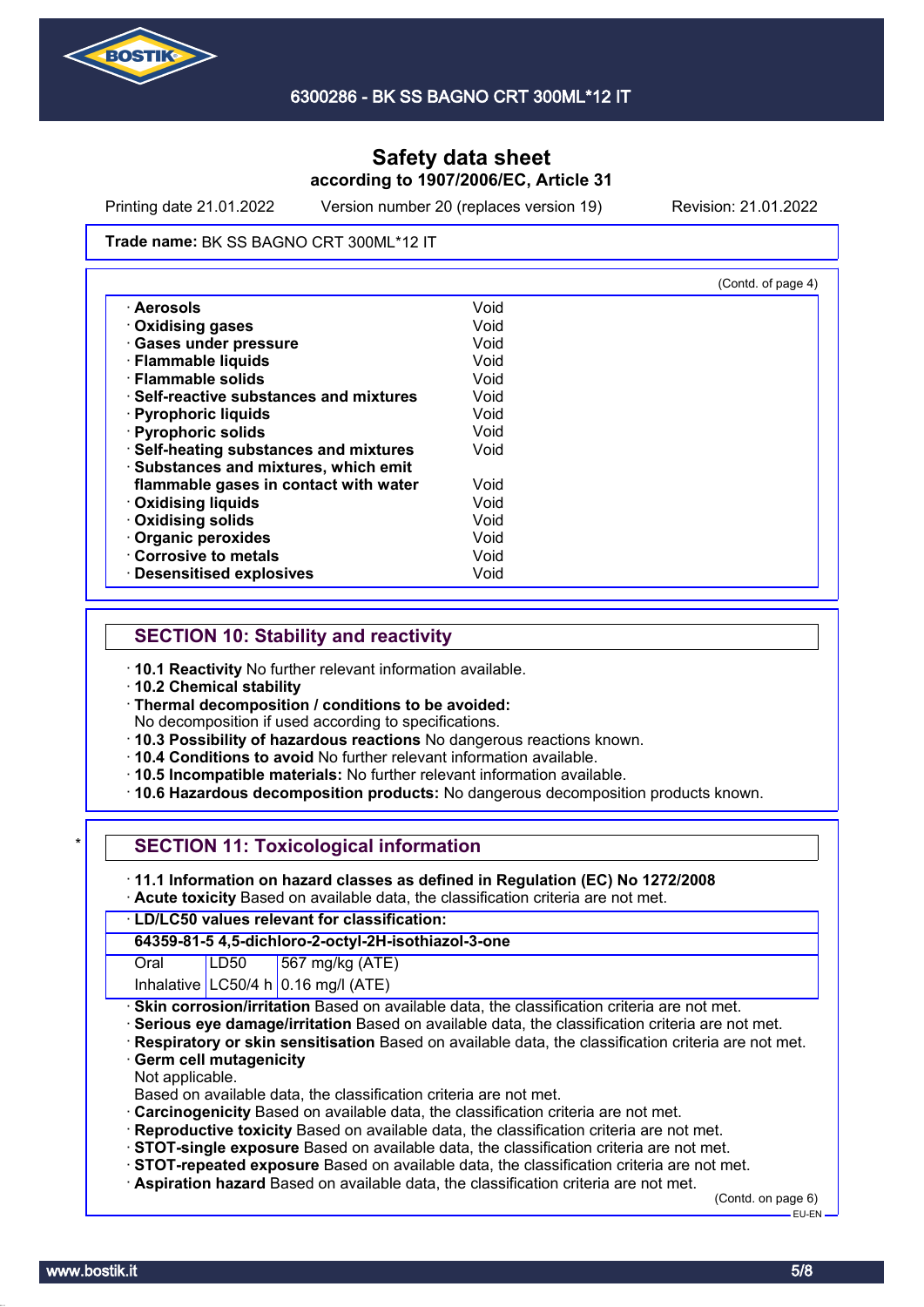

Printing date 21.01.2022 Version number 20 (replaces version 19) Revision: 21.01.2022

(Contd. of page 5)

### Trade name: BK SS BAGNO CRT 300ML\*12 IT

· **Additional toxicological information:**

- · **Acute effects (acute toxicity, irritation and corrosivity)** Not applicable.
- · **Sensitisation** Not applicable.
- · **Repeated dose toxicity** Not applicable.
- · **11.2 Information on other hazards**

#### · **Endocrine disrupting properties**

None of the ingredients is listed.

## **SECTION 12: Ecological information**

#### · **12.1 Toxicity**

- · **Aquatic toxicity:** No further relevant information available.
- · **12.2 Persistence and degradability** No further relevant information available.
- · **12.3 Bioaccumulative potential** No further relevant information available.
- · **12.4 Mobility in soil** No further relevant information available.
- · **12.5 Results of PBT and vPvB assessment**
- · **PBT:** Not applicable.
- · **vPvB:** Not applicable.

### · **12.6 Endocrine disrupting properties**

The product does not contain substances with endocrine disrupting properties.

- · **12.7 Other adverse effects**
- · **Remark:** Harmful to fish
- · **Additional ecological information:**
- · **General notes:**

Water hazard class 1 (German Regulation) (Self-assessment): slightly hazardous for water Do not allow undiluted product or large quantities of it to reach ground water, water course or sewage system.

Harmful to aquatic organisms

### **SECTION 13: Disposal considerations**

#### · **13.1 Waste treatment methods**

· **Recommendation**

Must not be disposed together with household garbage. Do not allow product to reach sewage system.

Disposal must be made according to official regulations.

- · **Uncleaned packaging:**
- · **Recommendation:**

Packagings that may not be cleansed are to be disposed of in the same manner as the product.

-

## **SECTION 14: Transport information**

· **14.1 UN number or ID number** ADR/ADN, IMDG, IATA not regulated

(Contd. on page 7) EU-EN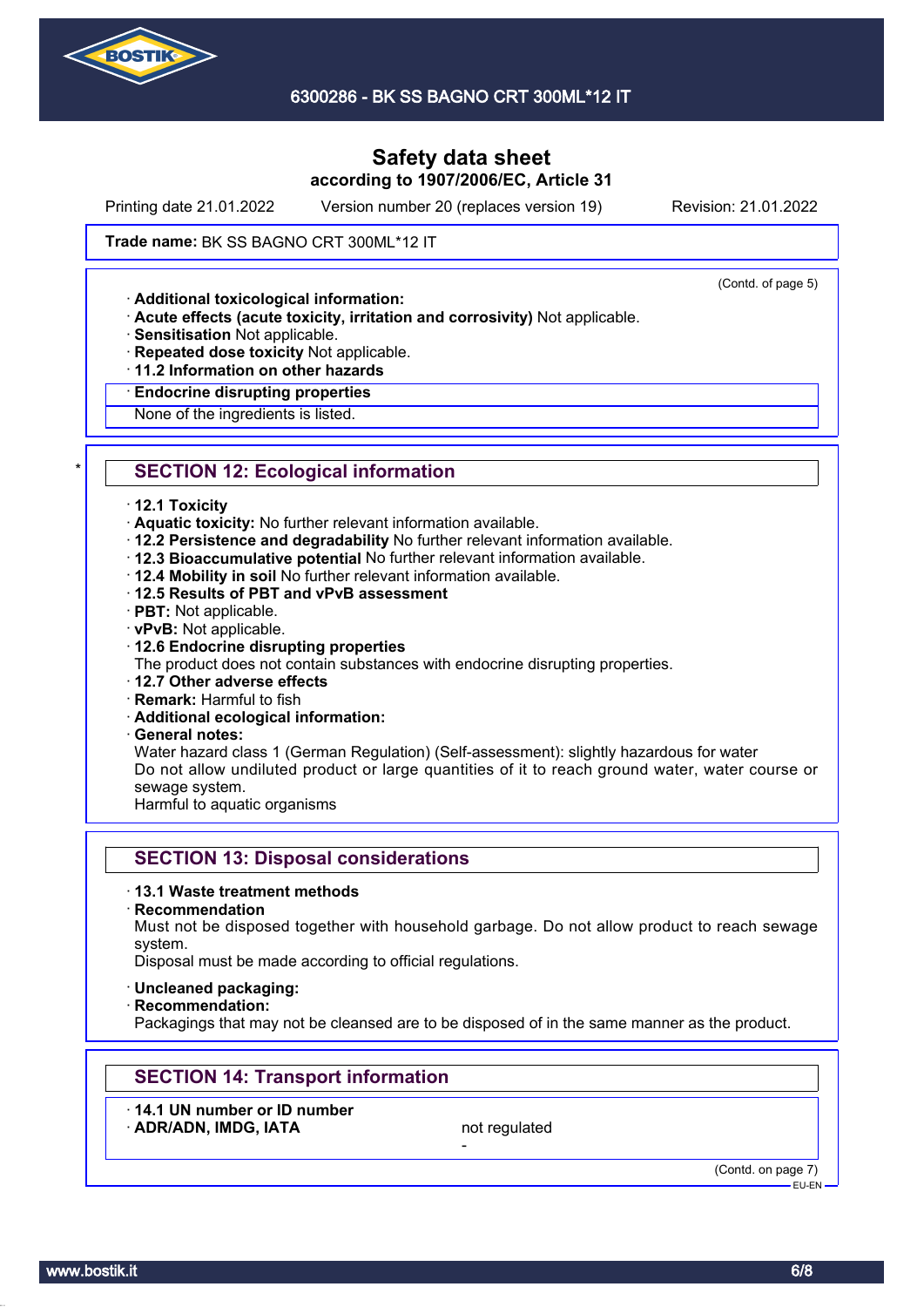

Printing date 21.01.2022 Version number 20 (replaces version 19) Revision: 21.01.2022

### Trade name: BK SS BAGNO CRT 300ML\*12 IT

|                                                                        | (Contd. of page 6)                                                                                                                                                  |
|------------------------------------------------------------------------|---------------------------------------------------------------------------------------------------------------------------------------------------------------------|
| $\cdot$ ADN                                                            | not regulated                                                                                                                                                       |
| · 14.2 UN proper shipping name<br>· ADR/ADN, ADN, IMDG, IATA           | not regulated                                                                                                                                                       |
| 14.3 Transport hazard class(es)                                        |                                                                                                                                                                     |
| · ADR/ADN, ADN, IMDG, IATA<br>· Class                                  | not regulated                                                                                                                                                       |
| 14.4 Packing group<br>· ADR/ADN, IMDG, IATA                            | not regulated                                                                                                                                                       |
| 14.5 Environmental hazards:<br>· Marine pollutant:                     | No                                                                                                                                                                  |
| 14.6 Special precautions for user                                      | Not applicable.                                                                                                                                                     |
| 14.7 Maritime transport in bulk according to<br><b>IMO instruments</b> | Not applicable.                                                                                                                                                     |
| · Transport/Additional information:                                    | Not dangerous according to the above<br>specifications.                                                                                                             |
| $\cdot$ IMDG<br>· Remarks:                                             | Under certain conditions substances in Class 3<br>(flammable liquids) can be classified in<br>packinggroup III.<br>See IMDG, Part 2, Chapter 2.3, Paragraph 2.3.2.2 |
| · UN "Model Regulation":                                               | not regulated                                                                                                                                                       |

### **SECTION 15: Regulatory information**

- · **15.1 Safety, health and environmental regulations/legislation specific for the substance or mixture**
- · **Directive 2012/18/EU**
- · **Named dangerous substances ANNEX I** None of the ingredients is listed.
- · **REGULATION (EC) No 1907/2006 ANNEX XVII** Conditions of restriction: 3
- · **DIRECTIVE 2011/65/EU on the restriction of the use of certain hazardous substances in electrical and electronic equipment – Annex II**
- None of the ingredients is listed.
- · **REGULATION (EU) 2019/1148**
- · **Regulation (EC) No 273/2004 on drug precursors**
- None of the ingredients is listed.
- · **Regulation (EC) No 111/2005 laying down rules for the monitoring of trade between the Community and third countries in drug precursors**
- None of the ingredients is listed.
- · **15.2 Chemical safety assessment:** A Chemical Safety Assessment has not been carried out.

(Contd. on page 8)

EU-EN